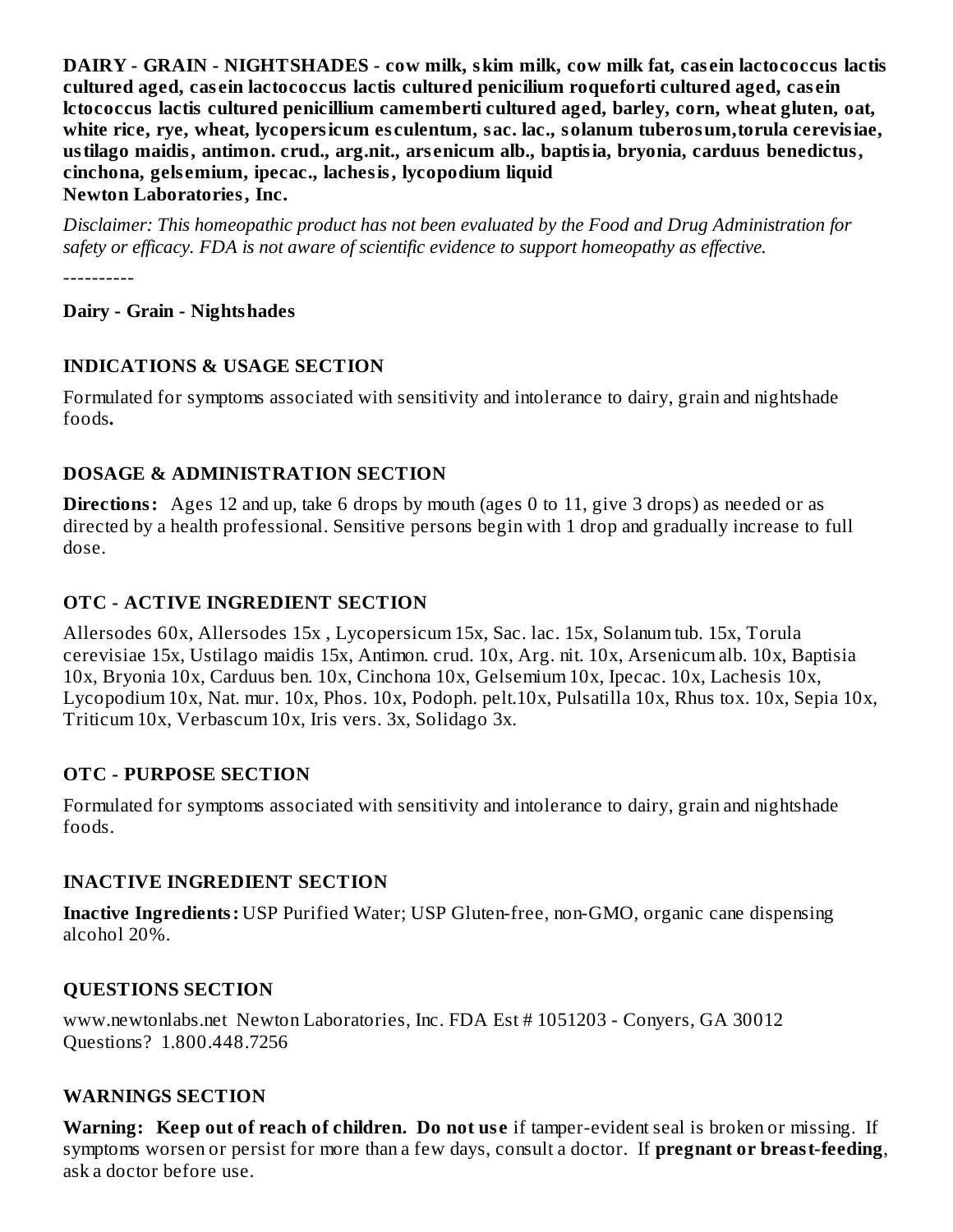### **OTC - PREGNANCY OR BREAST FEEDING SECTION**

If **pregnant or breast-feeding**, ask a doctor before use.

## **OTC - KEEP OUT OF REACH OF CHILDREN SECTION**

**Keep out of reach of children.**

## **PACKAGE LABEL.**



**Directions:** Ages 12 and up, take 6 drops by mouth (ages 0 to 11, give 3 drops) as needed or as directed by a health professional. Sensitive persons begin with 1 drop and gradually increase to full dose.

Active Ingredients: Iris vers. 3x, Solidago 3x, Antimon. crud. 10x, Arg. nit. 10x, Arsenicum alb. 10x, Baptisia 10x, Bryonia 10x, Carduus ben. 10x, Cinchona 10x, Gelsemium 10x, Ipecac. 10x, Lachesis 10x, Lycopodium 10x, Nat. mur. 10x, Phos. 10x, Podoph. pelt. 10x, Pulsatilla 10x, Rhus tox. 10x, Sepia 10x, Triticum 10x, Verbascum 10x, Allersodes 15x, Lycopersicum 15x, Sac. lac. 15x, Solanum tub. 15x, Torula cerevisiae 15x, Ustilago maidis 15x, Allersodes 60x.

Inactive Ingredients: USP Purified water; USP Gluten-free, non-GMO, organic cane dispensing alcohol 20%.

Stock# N057 Lot#

## **DAIRY - GRAIN - NIGHTSHADES**

cow milk, skim milk, cow milk fat, casein lactococcus lactis cultured aged, casein lactococcus lactis cultured penicilium roqueforti cultured aged, casein lctococcus lactis cultured penicillium camemberti cultured aged, barley, corn, wheat gluten, oat, white rice, rye, wheat, lycopersicum esculentum, sac. lac., solanum tuberosum,torula cerevisiae, ustilago maidis, antimon. crud., arg.nit., arsenicum alb., baptisia, bryonia, carduus benedictus, cinchona, gelsemium, ipecac., lachesis, lycopodium liquid

| <b>Product Information</b>                                                                            |                |                    |                          |                |             |
|-------------------------------------------------------------------------------------------------------|----------------|--------------------|--------------------------|----------------|-------------|
| <b>Product Type</b>                                                                                   | HUMAN OTC DRUG | Item Code (Source) |                          | NDC:55714-2312 |             |
| <b>Route of Administration</b>                                                                        | ORAL           |                    |                          |                |             |
|                                                                                                       |                |                    |                          |                |             |
| <b>Active Ingredient/Active Moiety</b>                                                                |                |                    |                          |                |             |
| <b>Ingredient Name</b>                                                                                |                |                    | <b>Basis of Strength</b> |                | Strength    |
| $C_{\alpha\beta\gamma\delta}$ Mill (HMH, 0.1719179ET) $(C_{\alpha\gamma\delta}$ Mill HMH.0.1719179ET) |                |                    | $C_{\text{max}}$ Mill.   |                | $60$ [hp_X] |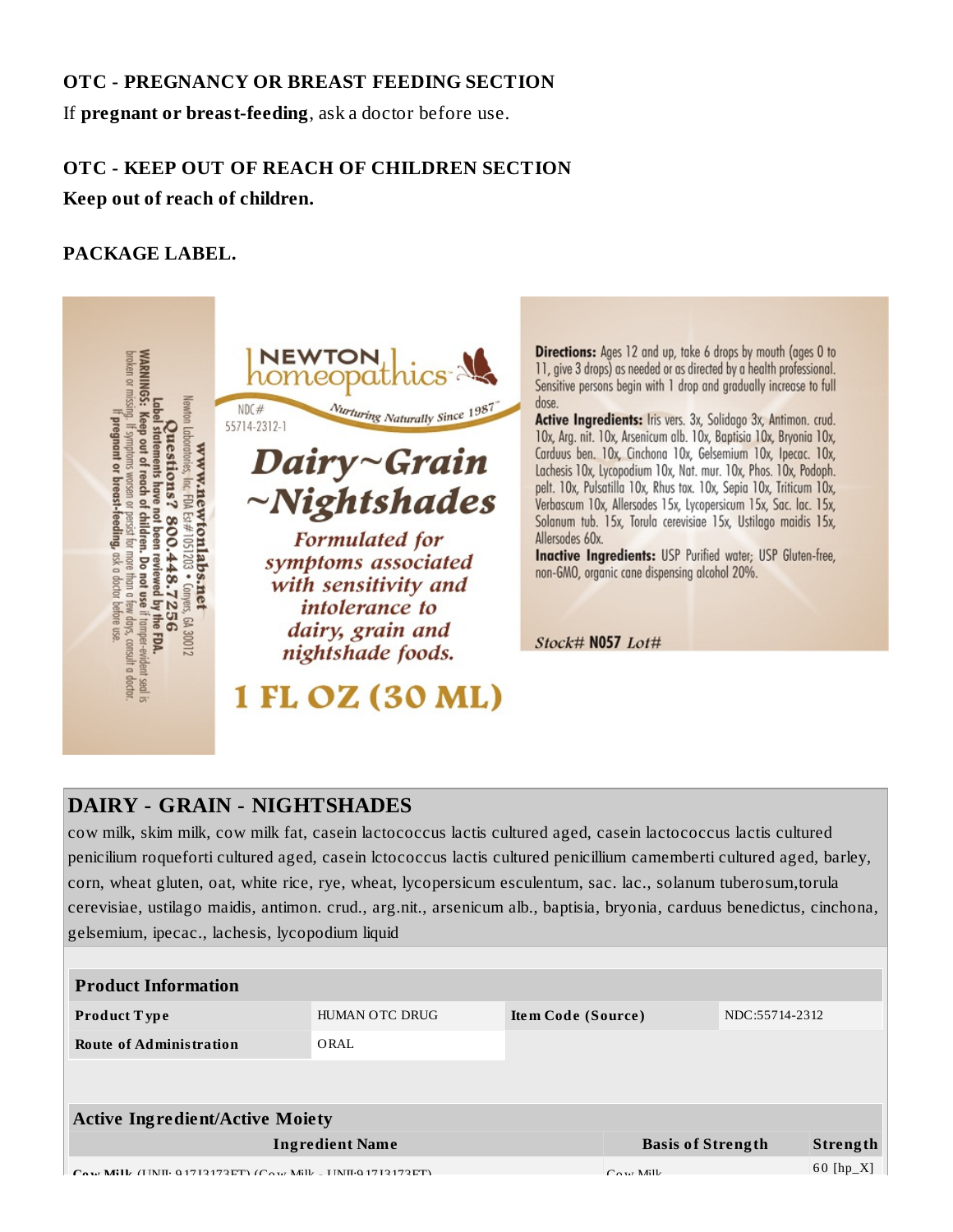| <b>LUW IVIIIA</b> (UIVII, JI/JJI/JEI) (LUW IVIIIA - UIVII, JI/JJI/JEI)                                                                                                                                | <b>LUW IVILIA</b>                                                                |                          |
|-------------------------------------------------------------------------------------------------------------------------------------------------------------------------------------------------------|----------------------------------------------------------------------------------|--------------------------|
|                                                                                                                                                                                                       |                                                                                  | in $1 mL$                |
| Skim Milk (UNII: 6A001Y4M5A) (Skim Milk - UNII:6A001Y4M5A)                                                                                                                                            | Skim Milk                                                                        | 60 $[hp_X]$<br>in $1 mL$ |
| Cow Milk Fat (UNII: 463JZS0XJ3) (Cow Milk Fat - UNII: 463JZS0XJ3)                                                                                                                                     | Cow Milk Fat                                                                     | 60 $[hp_X]$<br>in $1 mL$ |
| Casein, Lactococcus Lactis Cultured, Aged (UNII: CJP9NL7JSJ) (Casein,<br>Lactococcus Lactis Cultured, Aged - UNII: CJP9 NL7JSJ)                                                                       | Casein, Lactococcus Lactis<br>Cultured, Aged                                     | $60$ [hp_X]<br>in $1 mL$ |
| Casein, Lactococcus Lactis Cultured, Penicillium Roqueforti Cultured, Aged<br>(UNII: IYI0 G2057S) (Casein, Lactococcus Lactis Cultured, Penicillium Roqueforti<br>Cultured, Aged - UNII: IYI0 G2057S) | Casein, Lactococcus Lactis<br>Cultured, Penicillium Roqueforti<br>Cultured, Aged | 60 [hp_X]<br>in $1 mL$   |
| Casein, Lactococcus Lactis Cultured, Penicillium Camemberti Cultured, Aged<br>(UNII: G44KTI7KIS) (Casein, Lactococcus Lactis Cultured, Penicillium Camemberti<br>Cultured, Aged - UNII:G44KTI7KIS)    | Casein, Lactococcus Lactis<br>Cultured, Penicillium Camemberti<br>Cultured, Aged | 60 [hp_X]<br>in 1 mL     |
| Barley (UNII: 5PWM7YLI7R) (Barley - UNII:5PWM7YLI7R)                                                                                                                                                  | <b>Barley</b>                                                                    | 60 $[hp_X]$<br>in $1 mL$ |
| Corn (UNII: 0N8672707O) (Corn - UNII:0N8672707O)                                                                                                                                                      | Corn                                                                             | 60 [hp_X]<br>in $1 mL$   |
| Wheat Gluten (UNII: 1534K8653J) (Wheat Gluten - UNII:1534K8653J)                                                                                                                                      | Wheat Gluten                                                                     | $60$ [hp_X]<br>in $1 mL$ |
| Oat (UNII: Z6J799EAJK) (Oat - UNII:Z6J799EAJK)                                                                                                                                                        | Oat                                                                              | $60$ [hp_X]<br>in $1 mL$ |
| White Rice (UNII: A195V20H7A) (White Rice - UNII:A195V20H7A)                                                                                                                                          | White Rice                                                                       | 60 $[hp_X]$<br>in $1 mL$ |
| Rye (UNII: 0R4AQI398X) (Rye - UNII:0R4AQI398X)                                                                                                                                                        | Rye                                                                              | $60$ [hp_X]<br>in $1 mL$ |
| <b>Wheat</b> (UNII: 4J2I0 SN84Y) (Wheat - UNII:4J2I0 SN84Y)                                                                                                                                           | Wheat                                                                            | 60 $[hp_X]$<br>in $1 mL$ |
| Atropa Belladonna (UNII: WQZ3G9PF0H) (Atropa Belladonna - UNII: WQZ3G9PF0H)                                                                                                                           | Atropa Belladonna                                                                | 15 $[hp_X]$<br>in $1 mL$ |
| Capsicum (UNII: 00UK7646FG) (Capsicum - UNII:00UK7646FG)                                                                                                                                              | Capsicum                                                                         | 15 $[hp_X]$<br>in $1 mL$ |
| Solanum Dulcamara Top (UNII: KPS1B1162N) (Solanum Dulcamara Top -<br>UNII: KPS 1B1162N)                                                                                                               | Solanum Dulcamara Top                                                            | 15 $[hp_X]$<br>in 1 mL   |
| Hyoscyamus Niger (UNII: 4WRK2153H3) (Hyoscyamus Niger - UNII:4WRK2153H3)                                                                                                                              | Hyoscyamus Niger                                                                 | 15 [hp_X]<br>in $1 mL$   |
| Solanum Nigrum Whole (UNII: 0FMD6WV47M) (Solanum Nigrum Whole -<br>UNII:0 FMD6 WV47M)                                                                                                                 | Solanum Nigrum Whole                                                             | 15 [hp_X]<br>in $1 mL$   |
| Datura Stramonium (UNII: G6W4F0V8Z3) (Datura Stramonium - UNII:G6W4F0V8Z3)                                                                                                                            | Datura Stramonium                                                                | 15 [hp_X]<br>in 1 mL     |
| Tobacco Leaf (UNII: 6 YR2608 RSU) (Tobacco Leaf - UNII:6 YR2608 RSU)                                                                                                                                  | Tobacco Leaf                                                                     | 15 $[hp_X]$<br>in $1 mL$ |
| Solanum Lycopersicum (UNII: 0243Q4990L) (Solanum Lycopersicum -<br>UNII:0243Q4990L)                                                                                                                   | Solanum Lycopersicum                                                             | 15 $[hp_X]$<br>in $1 mL$ |
| Lactose (UNII: J2B2A4N98G) (Anhydrous Lactose - UNII:3SY5LH9PMK)                                                                                                                                      | Lactose                                                                          | 15 $[hp_X]$<br>in $1 mL$ |
| Solanum Tuberosum (UNII: 2A8I57T4MX) (Solanum Tuberosum - UNII:2A8I57T4MX)                                                                                                                            | Solanum Tuberosum                                                                | 15 $[hp_X]$<br>in 1 mL   |
| Saccharomyces Cerevisiae (UNII: 978D8U419H) (Saccharomyces Cerevisiae -<br>UNII:978D8U419H)                                                                                                           | Saccharomyces Cerevisiae                                                         | 15 [hp_X]<br>in 1 mL     |
| Ustilago Maydis (UNII: 4K7Z7K7SWG) (Ustilago Maydis - UNII:4K7Z7K7SWG)                                                                                                                                | Ustilago Maydis                                                                  | 15 $[hp_X]$<br>in $1 mL$ |
| Antimony Trisulfide (UNII: F79059A38U) (Antimony Cation (3+) - UNII:069647RPT5)                                                                                                                       | Antimony Trisulfide                                                              | $10$ [hp_X]<br>in $1 mL$ |
| Silver Nitrate (UNII: 95IT3W8JZE) (Silver Cation - UNII:57N7B0K90A)                                                                                                                                   | Silver Nitrate                                                                   | 10 [hp_X]<br>in 1 mL     |
| Arsenic Trioxide (UNII: S7V92P67HO) (Arsenic Cation (3+) - UNII:C96613F5AV)                                                                                                                           | Arsenic Trioxide                                                                 | 10 $[hp_X]$<br>in $1 mL$ |
| Baptisia Tinctoria Root (UNII: 5EF0HWI5WU) (Baptisia Tinctoria Root -<br>UNII:5EF0 HWI5WU)                                                                                                            | Baptisia Tinctoria Root                                                          | 10 [hp_X]<br>in 1 mL     |
| Rwania Alba Doot (UNII: T7I046 VDR) (Rwania Alba Doot - UNII: T7I046 VDR)                                                                                                                             | Rruania Alha Dant                                                                | 10 [hp_X]                |

**Bryonia Alba Boot (UNII: T7J0 46 VDR) (Bryonia Alba Root - UNII:T7J0 46 VDR) Bryonia Alba Root**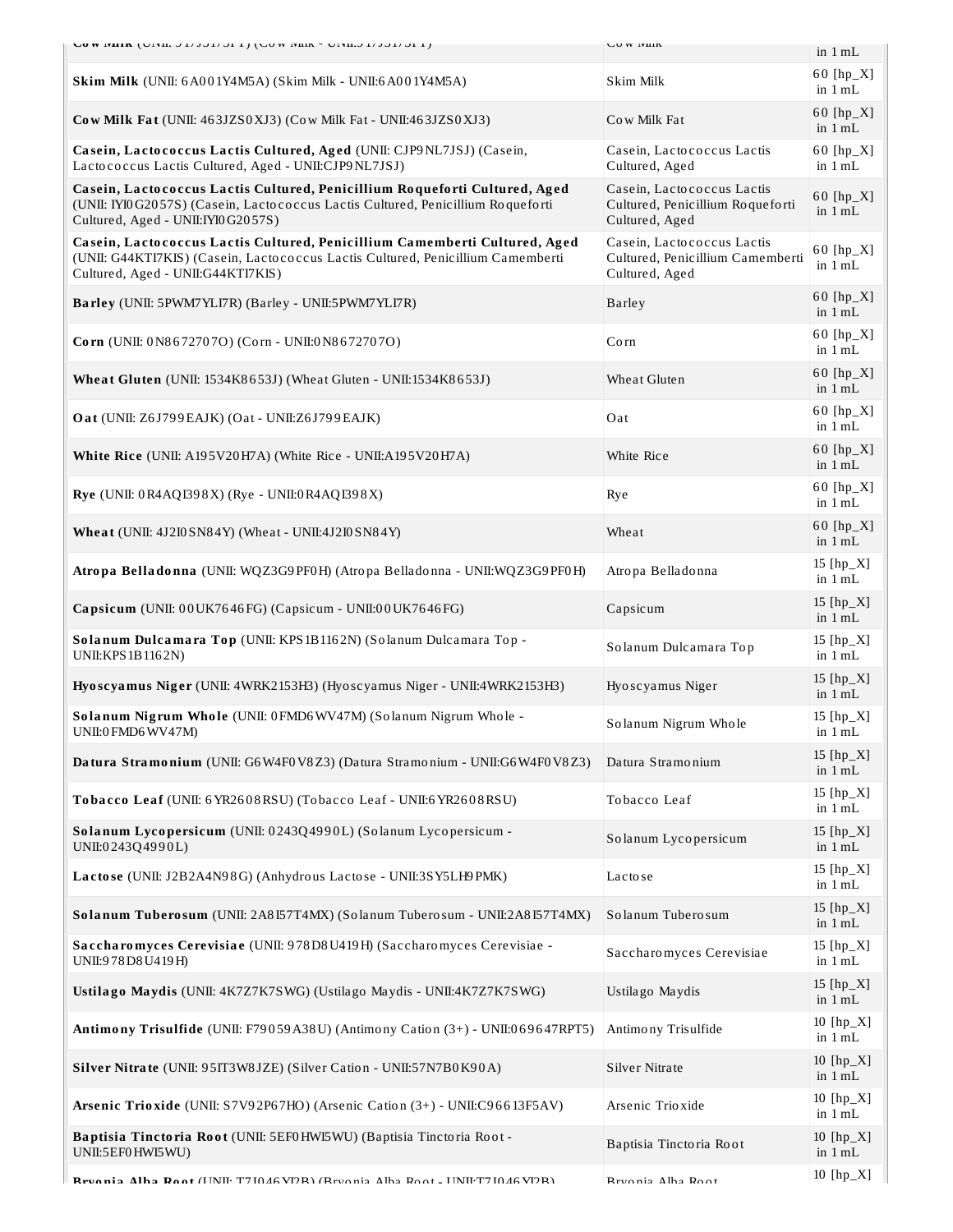| DIYUHIA AIDA KUUL (UNII, 17JU40 ILD) (DIYUHIA AIDA KUUL - UNII, 17JU40 ILD)                                 |                                                                                  |                             | Dryoma Alua Nout                    |                                                              | in 1 mL                     |
|-------------------------------------------------------------------------------------------------------------|----------------------------------------------------------------------------------|-----------------------------|-------------------------------------|--------------------------------------------------------------|-----------------------------|
| Centaurea Benedicta (UNII: 6L5ZL09795) (Centaurea Benedicta - UNII:6L5ZL09795)                              |                                                                                  |                             | Centaurea Benedicta                 |                                                              | $10$ [hp $X$ ]<br>in $1 mL$ |
| Cinchona Officinalis Bark (UNII: S003A158SB) (Cinchona Officinalis Bark -<br>UNII:S003A158SB)               |                                                                                  |                             |                                     | Cinchona Officinalis Bark                                    | 10 [hp_X]<br>in $1 mL$      |
| - UNII:639 KR60 Q1Q)                                                                                        | Gelsemium Sempervirens Root (UNII: 639KR60Q1Q) (Gelsemium Sempervirens Root      |                             | Gelsemium Sempervirens Root         |                                                              | 10 $[hp_X]$<br>in $1 mL$    |
|                                                                                                             | Ipecac (UNII: 62I3C8233L) (Ipecac - UNII:62I3C8233L)                             |                             | Ipecac                              |                                                              | 10 $[hp_X]$<br>in $1 mL$    |
| UNII: VSW71SS07I)                                                                                           | Lachesis Muta Venom (UNII: VSW71SS07I) (Lachesis Muta Venom -                    |                             | Lachesis Muta Venom                 |                                                              | 10 $[hp_X]$<br>in $1 mL$    |
|                                                                                                             | Sodium Chloride (UNII: 451W47IQ8X) (Chloride Ion - UNII:Q32ZN48698)              |                             | Sodium Chloride                     |                                                              | $10$ [hp_X]<br>in $1 mL$    |
|                                                                                                             | Phosphorus (UNII: 27YLU75U4W) (Phosphorus - UNII:27YLU75U4W)                     |                             | Phosphorus                          |                                                              | $10$ [hp_X]<br>in $1 mL$    |
|                                                                                                             | Podophyllum (UNII: 2S713A4VP3) (Podophyllum - UNII:2S713A4VP3)                   |                             |                                     | $10$ [hp_X]<br>Podophyllum                                   |                             |
|                                                                                                             | Pulsatilla Vulgaris (UNII: 176 KB35JEV) (Pulsatilla Vulgaris - UNII:176 KB35JEV) |                             |                                     | in $1 mL$<br>10 $[hp_X]$<br>Pulsatilla Vulgaris<br>in $1$ mL |                             |
| Toxicodendron Pubescens Leaf (UNII: 6IO182RP7A) (Toxicodendron Pubescens Leaf<br>- UNII:6 IO 18 2 RP7A)     |                                                                                  |                             |                                     | Toxicodendron Pubescens Leaf                                 | $10$ [hp_X]<br>in $1 mL$    |
| Sepia Officinalis Juice (UNII: QDL83WN8C2) (Sepia Officinalis Juice -<br>UNII:QDL83WN8C2)                   |                                                                                  |                             | Sepia Officinalis Juice             |                                                              | $10$ [hp_X]<br>in $1 mL$    |
| Elymus Repens Root (UNII: 3IXW0F6P8W) (Elymus Repens Root - UNII:3IXW0F6P8W)                                |                                                                                  |                             | Elymus Repens Root                  |                                                              | 10 [hp_X]<br>in $1 mL$      |
| Verbascum Thapsus (UNII: C9TD27U172) (Verbascum Thapsus - UNII:C9TD27U172)                                  |                                                                                  |                             | Verbascum Thapsus                   |                                                              | 10 $[hp_X]$<br>in $1 mL$    |
| Iris Versicolor Root (UNII: X43D4L3DQC) (Iris Versicolor Root - UNII:X43D4L3DQC)                            |                                                                                  |                             | Iris Versicolor Root                |                                                              | $3[hp_X]$<br>in 1 mL        |
| Solidago Virgaurea Flowering Top (UNII: 5405K23S50) (Solidago Virgaurea<br>Flowering Top - UNII:5405K23S50) |                                                                                  |                             | Solidago Virgaurea Flowering<br>Top |                                                              | $3 [hp_X]$<br>in $1 mL$     |
| Lycopodium Clavatum Spore (UNII: C88X29Y479) (Lycopodium Clavatum Spore -<br>UNII:C88X29Y479)               |                                                                                  |                             | Lycopodium Clavatum Spore           |                                                              | $10$ [hp_X]<br>in $1 mL$    |
|                                                                                                             |                                                                                  |                             |                                     |                                                              |                             |
| <b>Inactive Ingredients</b>                                                                                 |                                                                                  |                             |                                     |                                                              |                             |
|                                                                                                             | <b>Ingredient Name</b>                                                           |                             |                                     | Strength                                                     |                             |
| Alcohol (UNII: 3K9958V90M)                                                                                  |                                                                                  |                             |                                     |                                                              |                             |
| Water (UNII: 059QF0KO0R)                                                                                    |                                                                                  |                             |                                     |                                                              |                             |
|                                                                                                             |                                                                                  |                             |                                     |                                                              |                             |
| Packaging                                                                                                   |                                                                                  |                             |                                     |                                                              |                             |
| <b>Item Code</b><br>#                                                                                       | <b>Package Description</b>                                                       | <b>Marketing Start Date</b> |                                     | <b>Marketing End Date</b>                                    |                             |
| 1 NDC:55714-2312-1                                                                                          | 30 mL in 1 BOTTLE, GLASS                                                         |                             |                                     |                                                              |                             |
| 2 NDC:55714-2312-2                                                                                          | 59 mL in 1 BOTTLE, GLASS                                                         |                             |                                     |                                                              |                             |
| 3 NDC:55714-2312-0                                                                                          | 15 mL in 1 BOTTLE, GLASS                                                         |                             |                                     |                                                              |                             |
|                                                                                                             |                                                                                  |                             |                                     |                                                              |                             |
|                                                                                                             |                                                                                  |                             |                                     |                                                              |                             |
| <b>Marketing Information</b>                                                                                |                                                                                  |                             |                                     |                                                              |                             |

| <b>Marketing Category</b> | <b>Application Number or Monograph Citation</b> | Marketing Start Date Marketing End Date |  |
|---------------------------|-------------------------------------------------|-----------------------------------------|--|
| unapproved homeopathic    |                                                 | 03/01/2011                              |  |
|                           |                                                 |                                         |  |